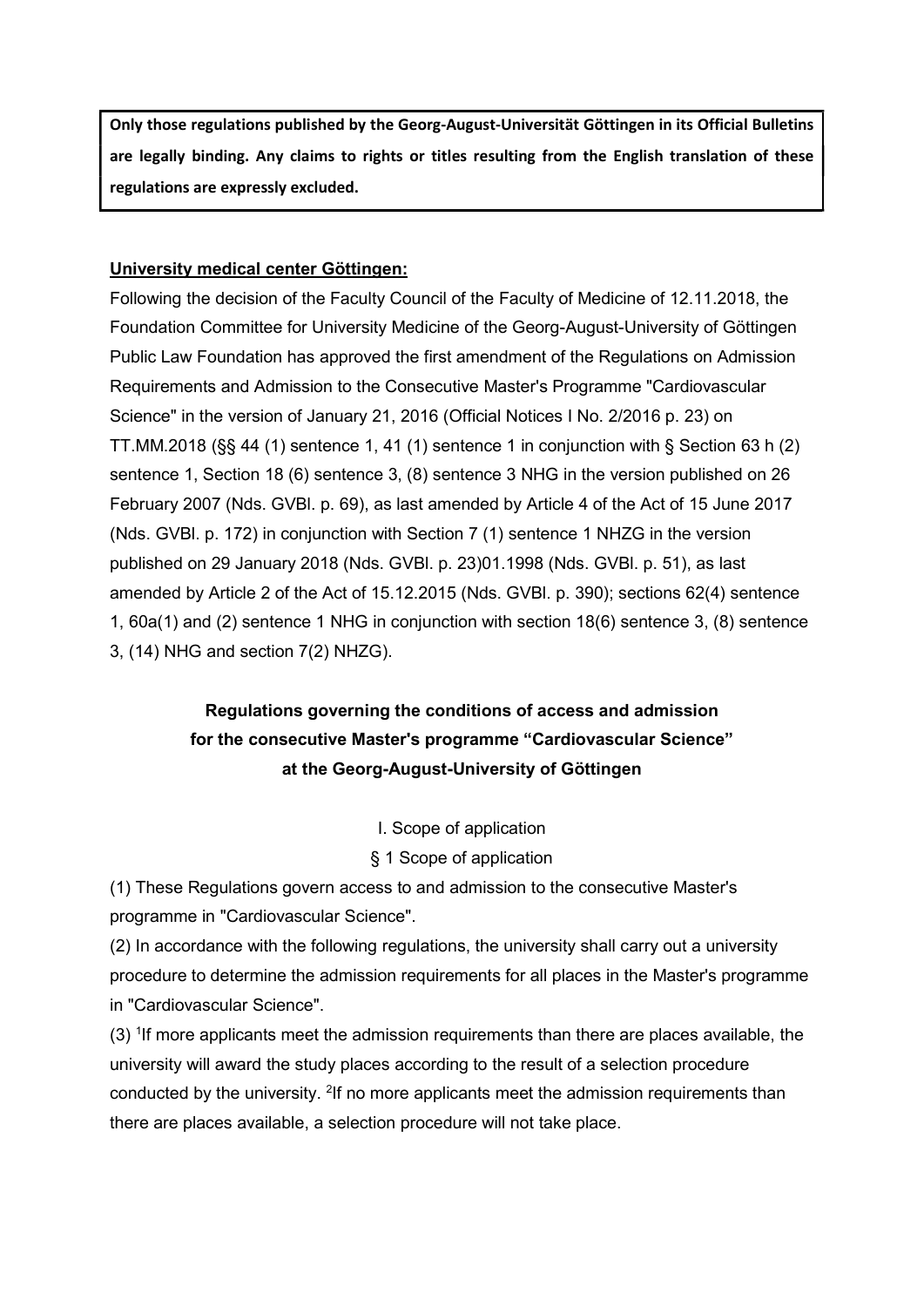### II. Access authorisation

### § 2 Access requirements

(1) <sup>1</sup>The prerequisite for admission to the Master's programme is that the applicant has the professional qualifications. <sup>2</sup>The professional suitability is demonstrated by either

a) successfully completes the third stage of the medical examination; or b) has completed a relevant Bachelor's degree with a standard period of study of at least six semesters and a total of at least 180 ECTS credits or with an equivalent degree in a course of study at a German university or at a university belonging to one of the Bologna signatory states in accordance with paragraph 3 in a course of study in the life sciences or in a closely related subject area

<sup>3</sup>Degree examinations passed in a country outside the Bologna signatory states must be assessed as equivalent to the degrees referred to in sentence 2, taking into account the proposals of the Central Office for Foreign Education (ZAB) at the Secretariat of the Standing Conference of the Ministers of Education and Cultural Affairs of the Länder in the Federal Republic of Germany (KMK) for the recognition and assessment of foreign educational qualifications, which are set out at the URL www.anabin.de. <sup>4</sup>The grades of foreign educational certificates must be converted into the German grading system.

(2) <sup>1</sup>Deviating from paragraph 1, provisional access is granted to those who have not yet completed a course of study at the time of application but have acquired at least 150 credits in a relevant Bachelor's course of study in accordance with paragraph 3 or an equivalent course of study. <sup>2</sup>The average mark determined from the previous examination performances shall also be taken into account in the selection procedure instead of the Bachelor's mark or the mark of an equivalent educational certificate, irrespective of whether the result of the Bachelor's examination differs from this.

(3) <sup>1</sup>The decision as to whether a preliminary course of study within the meaning of paragraphs 1 and 2 is relevant to the subject is taken by the Selection Commission. <sup>2</sup>The prerequisite for the professional relevance of the preliminary studies is proof of at least the following achievements:

a) achievements in the life sciences totalling at least

90 credits,

b) or achievements in the natural sciences totalling at least 120 credits.

(4) <sup>1</sup>Applicants whose mother tongue is not English must have a satisfactory knowledge of English. <sup>2</sup>Sufficient knowledge of English must be demonstrated by means of standardised or accredited certificates at least at level B2+ or higher in accordance with the Common European Framework of Reference for Languages (CEFR). <sup>3</sup>As proof of this in particular:

a) UNIcert®: at least certificate UNIcert® II with minimum grade 2.3;

b) NULTE certificates: minimum level B2+;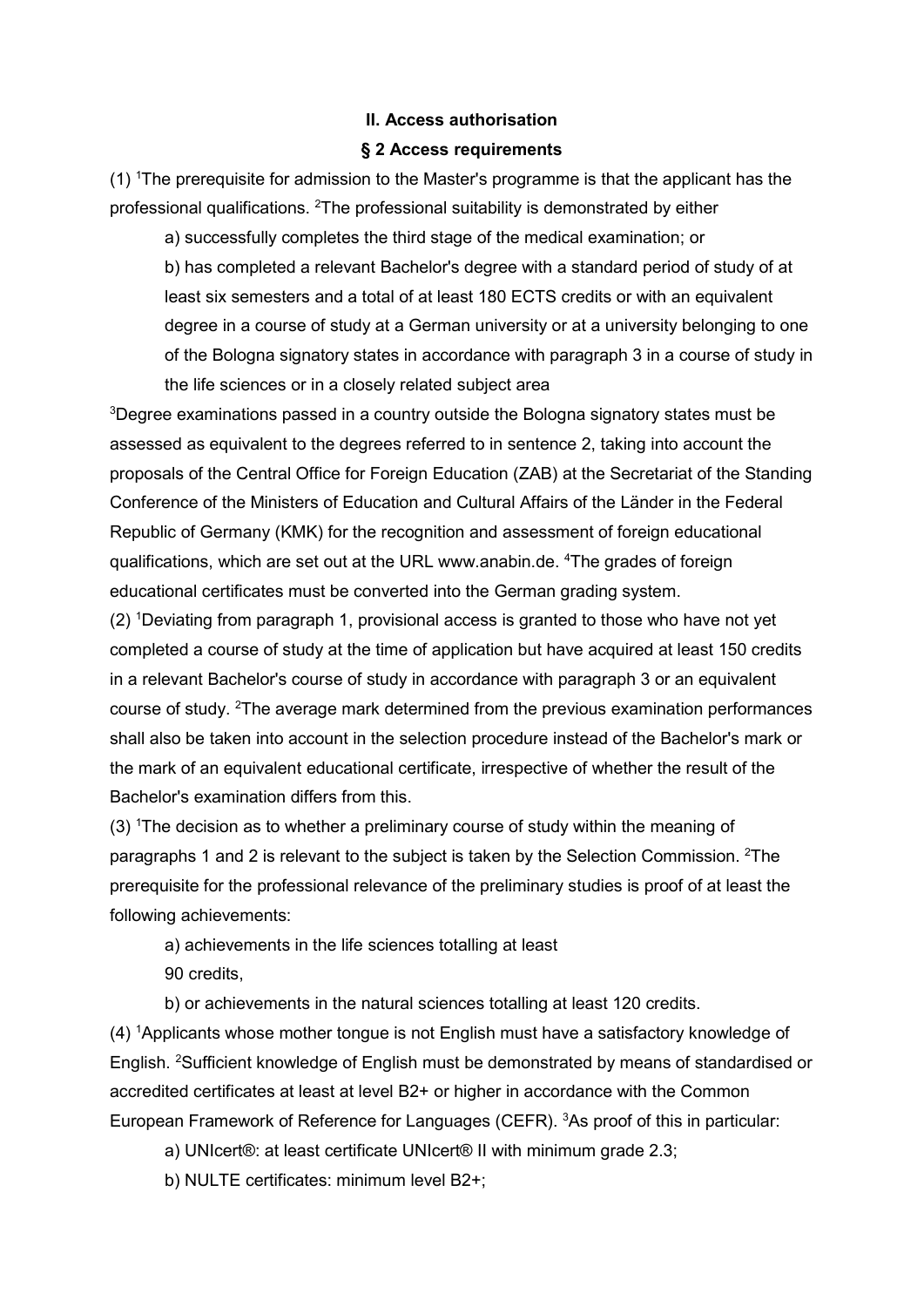c) Cambridge English Scale: at least 173 points;

d) "International English Language Testing System" (IELTS Academic): min. volume 6.0;

e) "Test of English as a Foreign Language, internet-based test" (TOEFL iBT): min. 95 points;

f) Global Scale of English (Pearson Academic): at least 67 points;

<sup>4</sup>The successful completion of tests (a-f) must not be more than two years before the date of receipt of the application for admission. <sup>5</sup>Proof of sufficient knowledge of the English language is also deemed to include a relevant period of study or professional experience of at least two years in an English-speaking country within the last three years prior to the date of receipt of the application for admission or the successful completion of an Englishlanguage course of study. <sup>6</sup>Proof of sufficient knowledge of the English language must be submitted to the Faculty of Medicine by 30 September when enrolling for a winter semester; this proof is a prerequisite for enrolment; there is no conditional enrolment.

(5) Knowledge of German is not required.

(6) <sup>1</sup>Apart from this, the provisions of the University of Göttingen's general matriculation regulations remain unaffected. <sup>2</sup>The enrolment of applicants who are considered provisionally entitled to admission according to paragraph 2 is subject to a condition precedent until proof of successful completion of the Bachelor's programme or equivalent programme is provided. <sup>3</sup>Proof of enrolment for the winter semester must be submitted by the end of 15 November. <sup>4</sup>If the Dean of Studies determines, on the basis of the course of study to date, in particular the examination results available to date, that the applicant will obtain the degree at the latest by the end of the first semester of the Master's programme, the deadline in accordance with sentence 3 shall be extended to the end of 31 March in the case of enrolment for a winter semester; this determination shall only be permissible if

a) only the final thesis is missing as an examination paper or

b) the thesis has already been submitted to the university and the scope of the otherwise missing examination papers does not exceed six credits.

#### III. selection procedure

### § 3 Beginning of Studies, Application for Admission, Deadline

(1)  $\text{The Master's program begins each winter semester.}$  <sup>2</sup>The application for admission must be submitted via an online portal. <sup>3</sup>It must be received by the University together with the application documents required in accordance with paragraph 2 by 30.05. (cut-off deadline) for the winter semester. <sup>4</sup>The application is only valid for the allocation of places on the relevant admission date. <sup>5</sup>The University is not obliged to verify the information provided by applicants ex officio.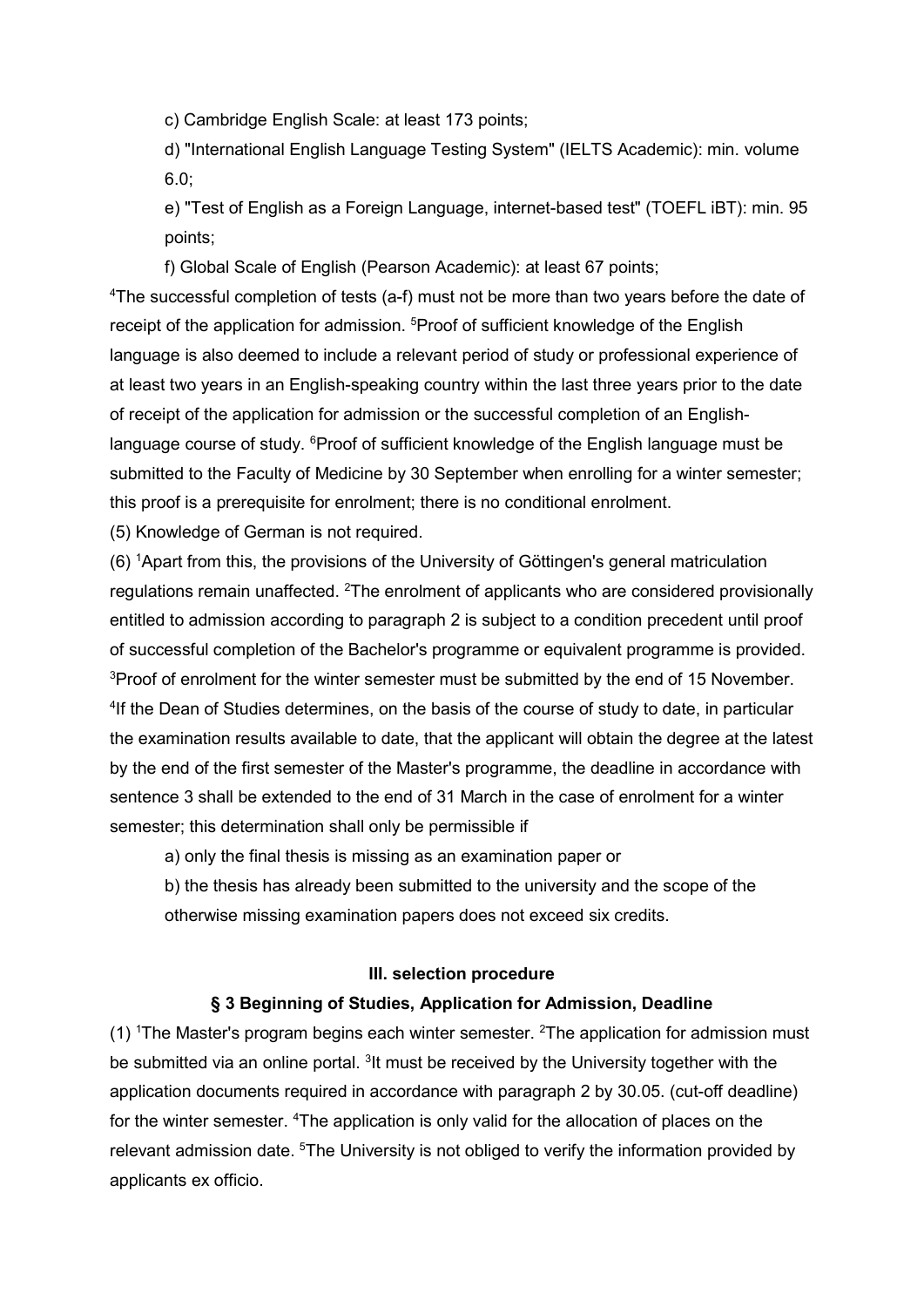(2) The application for admission must be accompanied by the following documents, which must be uploaded to the university's server using the online portal:

a) the applicant's diploma or diplomas in a certified German or English translation if the originals are not in English or German; if a diploma is not yet available, a certificate of the achievements, credits and average grade must be submitted; b) a curriculum vitae in table form in English with a meaningful presentation of the educational path and a photograph;

c) proof of sufficient knowledge of the English language in accordance with § 2, section 4, if the applicant's native language is not English;

d) a statement as to whether the applicant has successfully, unsuccessfully or not yet completed a closely related Master's programme.

(3) <sup>1</sup>Applications that are not received in full, in due form or on time will be excluded from further proceedings. <sup>2</sup>The submitted documents remain with the University.

(4) If an applicant can credibly demonstrate that he or she is at a disadvantage compared with other applicants due to an impediment caused by the selection procedure, the selection committee shall, upon request, provide appropriate compensation for such disadvantage.

# § 4 Selection Commission for the Master's Program

(1) In preparing the selection decision, the university faculty of medicine shall form at least one selection committee for this course of study.

 $(2)$  <sup>1</sup>A selection committee shall consist of six voting members belonging to the full-time academic staff or the group of university teachers, and one member of the group of students with an advisory vote. <sup>2</sup>At least one member must belong to the group of professors. <sup>3</sup>The members are appointed by the Faculty Council of the Faculty of Medicine. <sup>4</sup>The term of office of the members shall be two years, that of the student member one year, <sup>5</sup>Reappointment is possible. <sup>6</sup>The selection committee has a quorum if at least two members with voting rights are present.

(3) The tasks of the selection committee are:

- a) Examination of the incoming applications for admission for formal correctness,
- (b) examination and, where appropriate, assessment of the conditions of access,
- c) Conduct the selection interviews as per § 6,
- (d) decision on the admission or rejection of applicants.

# § 5 Selection procedure

(1 ) The selection is determined on the basis of a combination of the following criteria: a) on the basis of the Bachelor's grade or the grade of an equivalent educational certificate,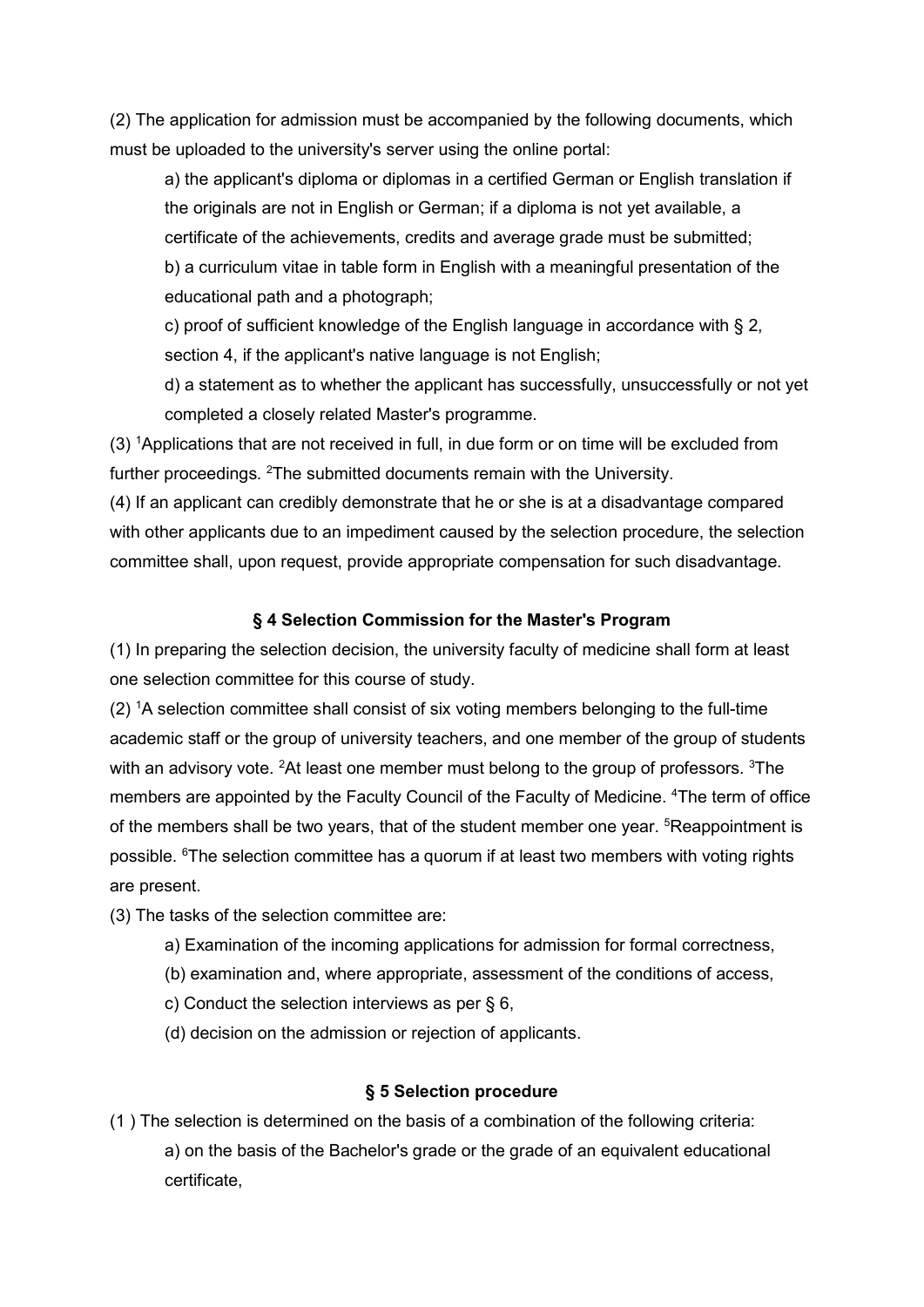b) following a selection interview with the applicant.

(2) The selection committee shall make a pre-selection from among the applications received in accordance with paragraph 3 and a selection from among the pre-selected candidates on the basis of the selection criteria referred to in paragraphs 1 and 4.

 $(3)$  <sup>1</sup> In order to limit the number of participants in the selection interview, a pre-selection shall be made from among the applications received, with a view to limiting the number of participants to twice the number of places to be allocated under the selection procedure. <sup>2</sup>Applications from persons who have already taken part in an early selection interview in accordance with § 6 paragraph 5 shall also be included.  ${}^{3}$ For this purpose, a ranking list is drawn up on the basis of the Bachelor's grade or the grade of an equivalent educational certificate. <sup>4</sup>If there is equality of rank, all applicants in the highest ranking will be admitted to participate.

 $(4)$  <sup>1</sup>The selection is made on the basis of a ranking list in which a maximum of 50 points can be achieved. <sup>2</sup>This will be drawn up in accordance with the following provisions:

a) Depending on the Bachelor's grade or the grade of an equivalent educational certificate, points are credited to the applicant as follows

|                                                     | 1,0                                                                                      | 30 points,                 |  |
|-----------------------------------------------------|------------------------------------------------------------------------------------------|----------------------------|--|
|                                                     | greater than 1,0 up to and including 1,1 28 points,                                      |                            |  |
|                                                     | greater than 1,1 up to and including 1,2 26 points,                                      |                            |  |
|                                                     | greater than 1,2 up to and including 1,3 24 points,                                      |                            |  |
|                                                     | greater than 1,3 up to and including 1,4 22 points,                                      |                            |  |
|                                                     | greater than 1,4 up to and including 1,5 20 points,                                      |                            |  |
|                                                     | greater than 1.5 up to and including 1.6 18 points,                                      |                            |  |
|                                                     | greater than 1,6 up to and including 1,7 16 points,                                      |                            |  |
|                                                     | greater than 1,7 up to and including 1,8 14 points,                                      |                            |  |
| greater than 1,8 up to and including 1,9 12 points, |                                                                                          |                            |  |
|                                                     | greater than 1,9 up to and including 2,0 10 points,                                      |                            |  |
|                                                     | greater than 2,0 up to and including 2,1 8 points,                                       |                            |  |
|                                                     | greater than 2,1 up to and including 2,2 6 points,                                       |                            |  |
|                                                     | greater than 2,2 up to and including 2,3 4 points,                                       |                            |  |
|                                                     | greater than 2,3 up to and including 2,4 2 points,                                       |                            |  |
|                                                     | greater than 2,4 up to and including 4,0 0 points.                                       |                            |  |
|                                                     | (b) Depending on the assessment of the candidate's level of suitability in the selection |                            |  |
|                                                     | interview, points will be credited to the candidate as follows:                          |                            |  |
|                                                     | The applicant is                                                                         |                            |  |
|                                                     | very well suited                                                                         | 16 to 20 points inclusive, |  |
|                                                     | well suited                                                                              | 11 to 15 points inclusive, |  |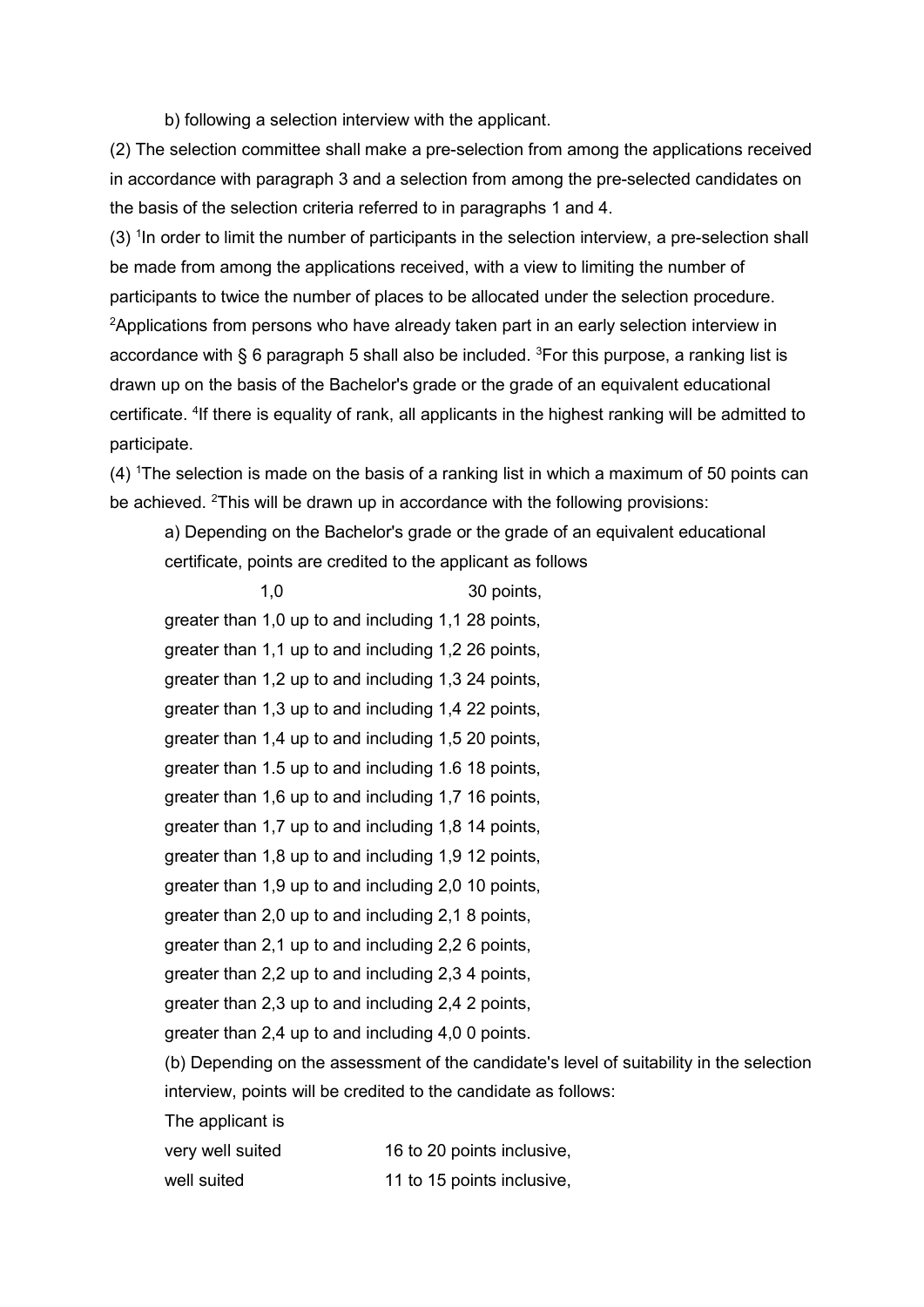| suitable               | 6 to 10      |
|------------------------|--------------|
| conditionally suitable | 1 to 5 $\mu$ |
| hardly suitable        | 0            |

points inclusive, points inclusive. haints

(c) The points obtained under (a) and (b) shall be added together.

 $(5)$  <sup>1</sup>If there is equality of rank after the preparation of the ranking list, the ranking shall be determined by the result of the Bachelor's degree or an equivalent degree. <sup>2</sup>Otherwise, in the event of equality of rank, the decision shall be made by drawing lots.

 $(6)$  <sup>1</sup>In all other respects the provisions of the university's matriculation regulations that are generally applicable to matriculation remain unaffected. <sup>2</sup>Admission of applicants who are considered provisionally entitled to admission in accordance with § 2 paragraph 2 is subject to a resolutory condition until proof of successful completion of the Bachelor's degree or equivalent qualification is provided. <sup>3</sup>The proof must be submitted by the end of 15 November in the case of enrolment for the winter semester. <sup>4</sup>If the Dean of Studies determines, on the basis of the course of study to date, in particular the examination results available to date, that the applicant will obtain the degree at the latest by the end of the first semester of the Master's programme, the deadline in accordance with sentence 3 shall be extended to the end of 31 March in the case of enrolment for a winter semester; this determination shall only be permissible if

a) only the final thesis is missing as an examination paper or

b) the thesis has already been submitted to the university and the scope of the otherwise missing examination papers does not exceed six credits.

# § 6 Selection interview

(1) <sup>1</sup>The selection interview should show to what extent the applicant is suitable for the chosen degree programme. <sup>2</sup>The following principles apply to the conduct of the interview:

a) As a rule, the selection interview will be held at the University by 30 June for the winter semester. The exact dates and location of the interview will be announced by the university within a reasonable period of time before the interviews begin. Applicants will be invited by the university in good time for the selection interview. In the case of applicants resident abroad and in justified exceptional cases, a video conference or a telephone selection interview is also permitted, provided that the identity of the applicant can be established beyond doubt. In such cases, the selection committee will determine the details of the procedure.

b) At least two members of the selection committee shall conduct a selection interview of approximately 20 minutes with each candidate.

c) Minutes are to be taken of the main questions and answers of the interview and are to be signed by the members of the selection committee. The minutes must state the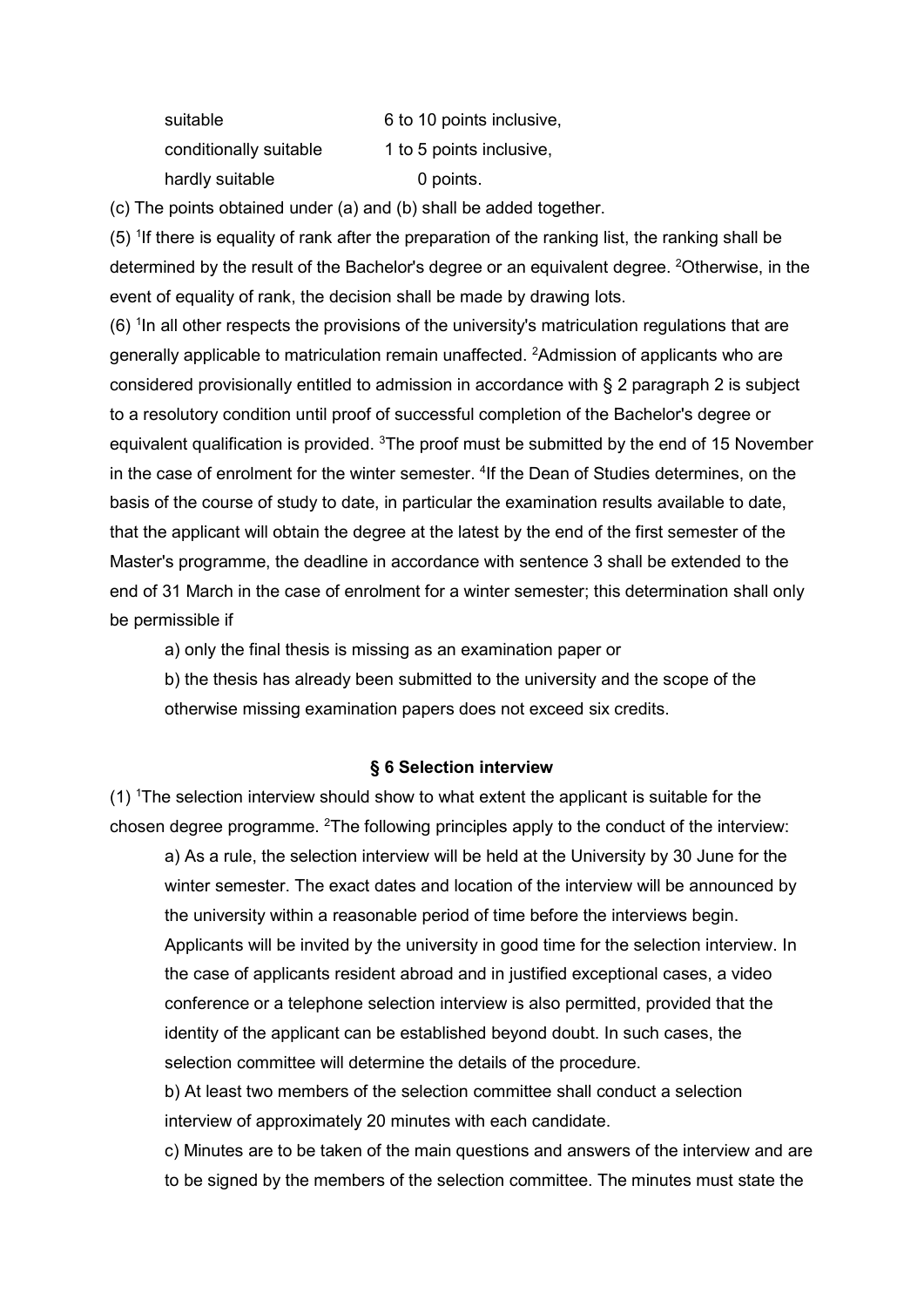date and place of the interview, the names of the members of the Selection Committee, the name of the candidate and the assessment.

(2) The selection interview shall cover the candidate's motivation and the following suitability parameters:

a) professional background,

b) professional and personal objectives,

c) previous experience and knowledge in the field of life sciences,

d) scientific experience,

e) concrete ideas of study contents of this course of studies,

f) Assessment of own working methods and resilience,

g) interests outside the field of study.

(3) Upon completion of the interview, the members of the selection committee shall evaluate the applicant according to the degree of suitability for the selected course of study on a scale as per § 5, section 4, letter b).

 $(4)$  <sup>1</sup>A candidate who fails to appear for the interview without good reason shall be excluded from further proceedings. <sup>2</sup>If there is good cause, the Selection Commission shall, on request, set a new date for the selection interview. <sup>3</sup>Proof of the good cause and the application for a new date to be set must be submitted to the Selection Committee without delay, but at the latest within two days of the date initially set. <sup>4</sup>An excluded applicant is entitled to take part again in the next possible selection procedure.

(5) <sup>1</sup>An early selection interview may already be held as part of the undergraduate course of study with students of the university who are enrolled in an undergraduate course of study which this Master's programme is designed to deepen. <sup>2</sup>This early selection interview shall replace the selection interview in the event that the student has applied for this Master's programme and has been preselected in accordance with  $\S$  5 paragraph 3. <sup>3</sup>The interview may be held at the beginning of the sixth semester at the earliest. <sup>4</sup>This early selection interview must be equivalent to the selection interview in form and content. <sup>5</sup>Paragraphs 1 to 4 and § 5 paragraphs 2 and 4 apply accordingly.  $6$ This early selection interview shall be taken into account in the selection for this course of study instead of the selection interview only if the applicant is one of the persons who, according to

§ 5 para. 3 can be selected for a selection interview. <sup>7</sup>If this is not the case, the applicant shall be excluded from the further selection procedure of this application procedure. <sup>8</sup>Notification of the result of the early selection interview will only be given on condition that the applicant has been selected for a selection interview in accordance with § 5 Para. 3.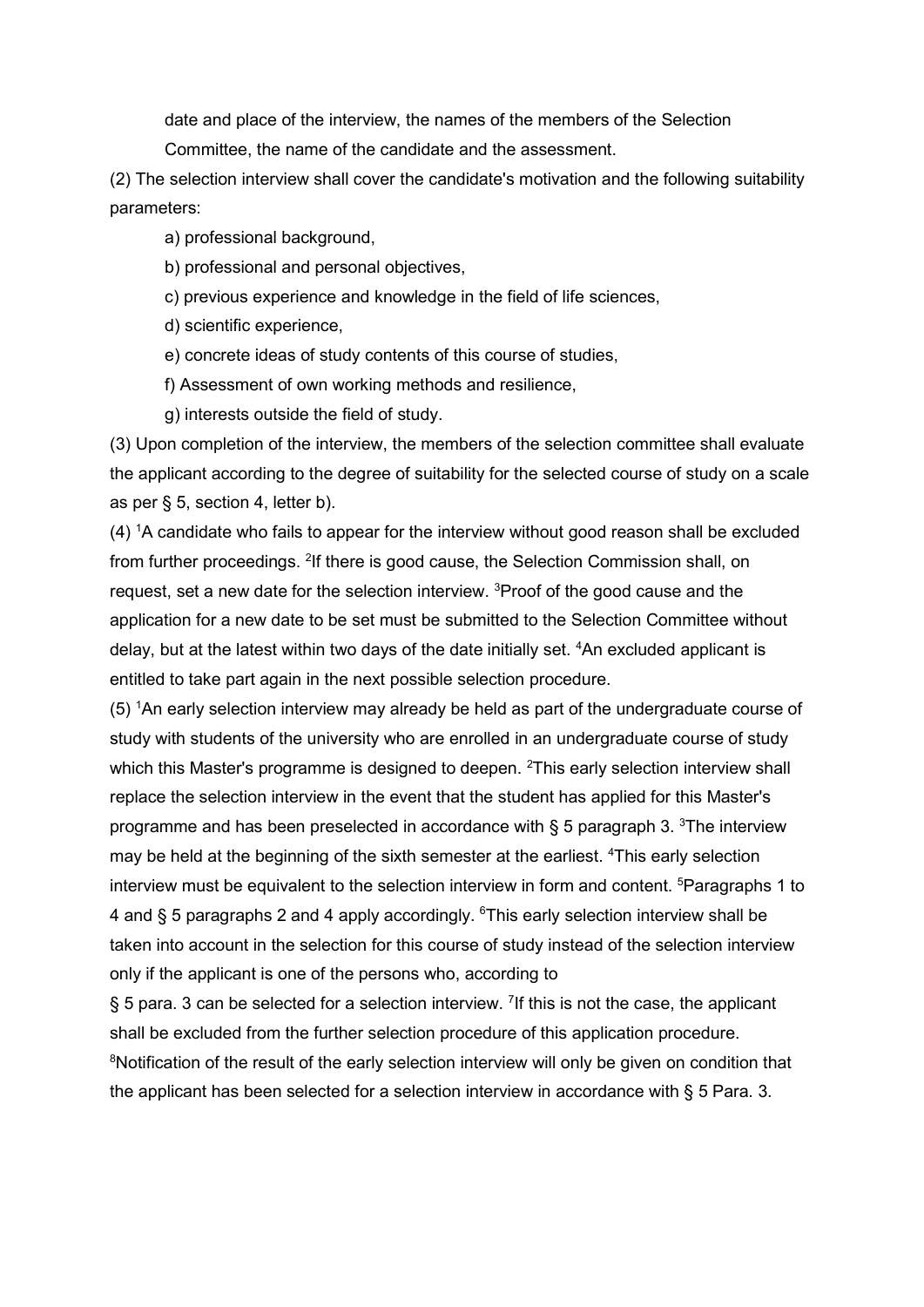# § 7 Notice of admission, notice of refusal and succession proceedings

(1) <sup>1</sup>Applicants who are eligible for admission shall receive a notification of admission in text form from the university. <sup>2</sup>This notification shall specify a deadline by which the applicant must register or declare in writing whether he or she accepts the place of study. <sup>3</sup>The applicant must enrol no later than two weeks after the expiry of the deadline in accordance with sentence 2 (cut-off deadline) if no enrolment in accordance with sentence 2 has been received. <sup>4</sup>Lying at the university

a) registration in accordance with the second sentence, or

b) the declaration according to sentence 2 and the registration according to sentence 3

does not submit the notification of admission in due time and form, the notification of admission becomes invalid. 5 These legal consequences must be pointed out in the admission notice.

(2) <sup>1</sup>Applicants who cannot be admitted will receive a rejection notice in text form, stating the rank achieved and the rank of the last applicant admitted. <sup>2</sup>The notification of rejection must be accompanied by instructions on the right of appeal. <sup>3</sup> In the case of applicants who are entitled to access, it shall at the same time contain a request to declare in writing within a specified period whether the application for admission will be maintained for a succession procedure. <sup>4</sup>If the applicant does not submit this declaration within the deadline or in the correct form, he or she shall be excluded from the succession procedure. <sup>5</sup>Reference must be made to this legal consequence.

(3) <sup>1</sup>The succession procedure is carried out on the basis of the ranking list in accordance with § 5 paragraphs 4 and 5. <sup>2</sup>If the ranking list in accordance with sentence 1 is exhausted, a ranking list based on the result of the Bachelor's degree or an equivalent degree is drawn up and the succession procedure is carried out on the basis of this ranking list.  $3$ The provisions of paragraph 1 apply accordingly.

(4) <sup>1</sup>The selection procedures are completed in each case no later than one week after the start of the lecture period. <sup>2</sup>Places that are still available shall be allocated by lot to eligible applicants on informal application.  $3$ The application period for this purpose begins two weeks before the start of the lecture period of the semester for which admission is to be granted and ends with the completion of the selection procedure; the provisions of § 2 apply accordingly. <sup>4</sup>The allocation of places by lot will be completed by 30 November (winter semester) at the latest due to the advanced lecture period at the time of admission.

# § 8 Admission for advanced semesters

(1) The free places in a higher semester with restricted admission will be allocated to applicants in the following order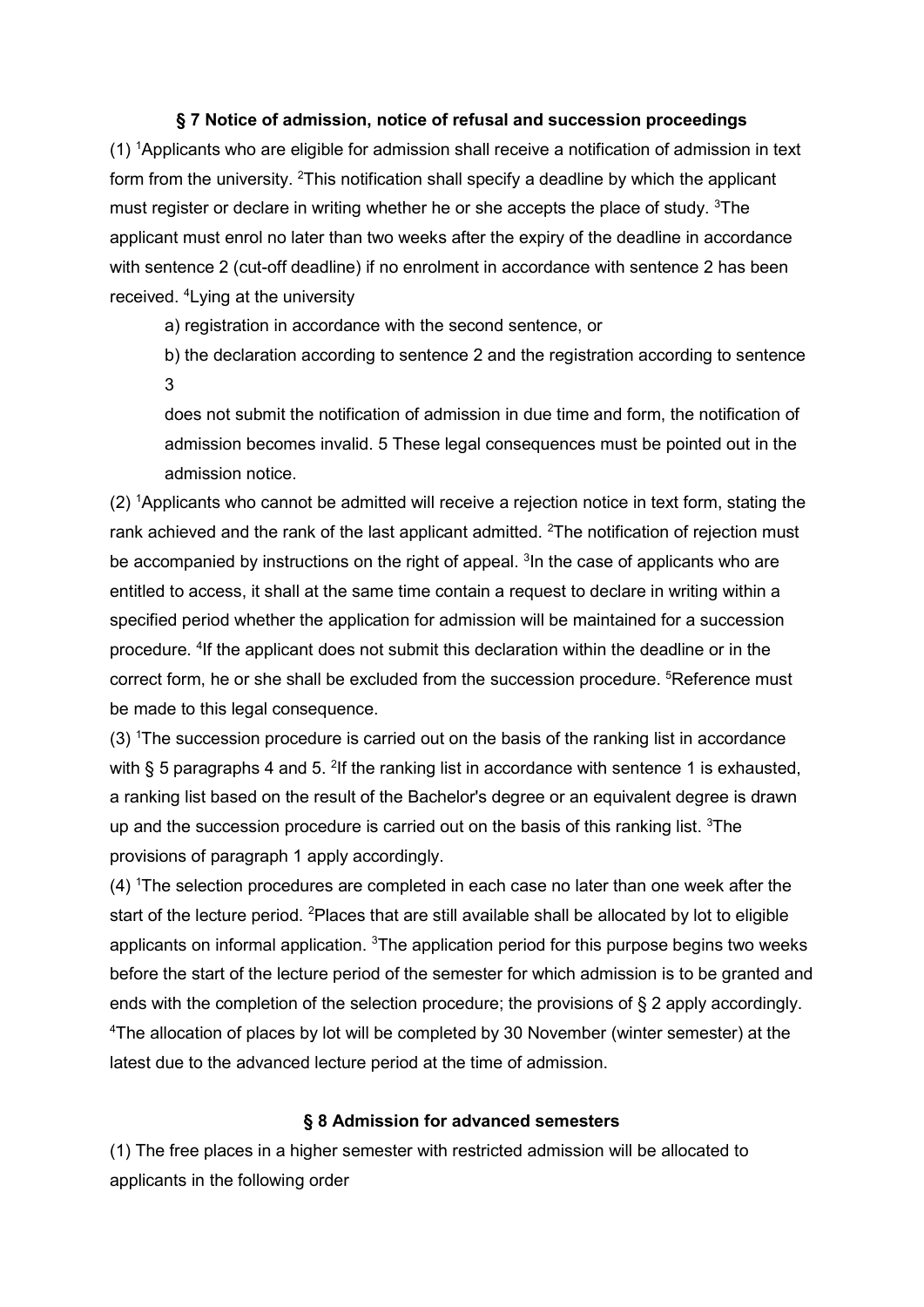a) those in the same or a comparable study programme

aa) are or have been enrolled at another German higher education institution or at an institution of higher education in another member state of the European Union or another signatory state to the Agreement on the European Economic Area

bb) are or were registered at a foreign university with German citizenship or with equal status to German citizens under admissions law,

b) for whom a refusal of admission on grounds relating to their person would entail particular hardship,

c) who put forward other grounds.

(2) Within each of the three groups of cases of Paragraph 1, the result of the Bachelor examination or an examination equivalent to the Bachelor examination shall decide, next to that the social, in particular family and economic reasons decisive for the choice of location and in the case of cases which are then still similar, ultimately by lot.

#### § 8a Quotation

(1)  $10$  f the number of admissions to this course of study, a special quota amounting to 80 per cent of the places to be allocated for the admission of foreign nationals and stateless persons with a recognised educational qualification who are neither treated as equivalent to Germans in accordance with legal provisions nor are nationals of another member state of the European Union or of another state party to the Agreement on the European Economic Area nor have obtained their Bachelor's degree or equivalent qualification at a German university or at a university of another member state of the European Union or of another state party to the Agreement on the European Economic Area shall be established in advance. <sup>2</sup>Applications from foreign nationals and stateless persons within the meaning of sentence 1 shall not be considered in the selection procedure in accordance with § 5. (2) <sup>1</sup>The selection is made in accordance with the provisions of  $\S$ § 1 to 8. <sup>2</sup>Special circumstances that speak in favour of studying at a German university may also be taken into account. <sup>3</sup>Such circumstances are deemed to be, in particular, if the applicant

a) provides evidence that a grant has been awarded by a publicly funded organisation

b) has successfully attended a college on the recommendation of a university in

Lower Saxony and is registered for a study place,

c) belongs to a developing country,

d) enjoys the right of asylum in the Federal Republic of Germany; or

e) belongs to a German-speaking minority abroad or is subject to funding by intergovernmental treaties or university agreements.